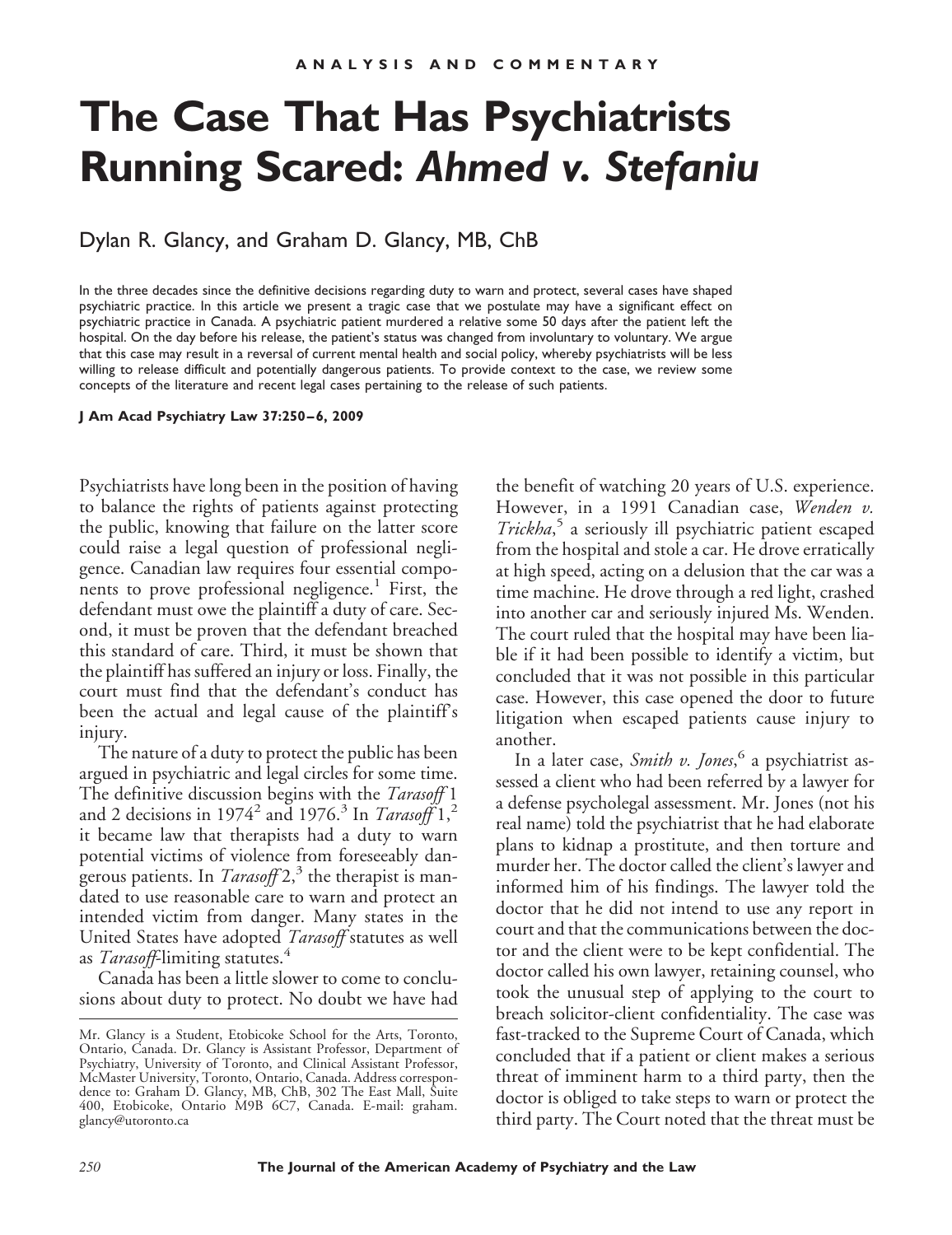imminent and pose serious bodily harm to an identifiable third person or group. The Court declined to outline the steps necessary to warn or protect potential victims, leaving such details to assessment on an individual case basis. It should be noted that this case applied to solicitor-client privilege, the highest privilege in the land, $\theta$  and led to the development of a position paper on the duty to protect by the Canadian Psychiatric Association (CPA).<sup>8</sup> The CPA essentially adopted findings from a group of authors<sup>9</sup> who published an algorithm on the issue to guide the clinician through this difficult process.

We present a case, *Ahmed v. Stefaniu*, <sup>10</sup> that put the psychiatrist's duty to warn and protect at issue. The case was taken to the provincial Court of Appeal, which is one level down from the Supreme Court of Canada in importance. Leave to appeal to the Supreme Court was sought, but denied. As the reader will see, the case has troubling social policy implications.

## **The Facts**

William Johannes had been an inpatient at a different hospital from the one where Dr. Stefaniu had privileges to admit patients. In the summer of 1996, Mr. Johannes' condition deteriorated. He was reported to be acting bizarrely, with aggressive and paranoid ideas. On September 25, 1996, his sister, Roslyn Knipe, with whom he resided, contacted her family practitioner and informed him that Mr. Johannes had threatened to hurt her if she did not prove that she was "on his side" within two weeks. The police were informed and Mr. Johannes was taken to the hospital and admitted involuntarily. He was reported to have severe paranoia, with lack of insight and a potential for violence. The physician found that he was likely to cause serious bodily harm to another person, and he was also declared incapable of consenting to treatment.

Mr. Johannes appealed his involuntary hospitalization to the Consent and Capacity Review Board (CCRB), which concluded:

The board is of the opinion that at this time, without treatment, there is a likelihood that the patient if he left hospital would continue to deteriorate to the point where the likelihood exists that he will cause serious bodily harm to another person. He would simply lose control due to anger and frustration [Ref. 10, p 3].

In mid-October, the doctor noted that Mr. Johannes had deteriorated further, with the potential for self harm and harassing others. On October 24, 1996, he struck another patient and had to be placed in two-point restraints due to his level of agitation. On October 31, 1996, he threatened the Chief of Psychiatry and another psychiatrist. Following this episode, he was involved in a fight with staff, and security guards were called to subdue him and place him in four-point restraints.

It is recorded that during his stay in the hospital, physical restraints were used on Mr. Johannes on 25 occasions. In mid-November, security records noted that he attempted to attack two patients. On December 2, 1996, the doctor assessed him and noted that he remained delusional and paranoid. A progress note on December 3, 1996, described him as very angry, loud, and intrusive, with threatening body language in a rigid posture. He was further described as extremely hostile, and on December 4, 1996, he threatened a nurse. It is reported that he became known as an extremely difficult patient.<sup>11</sup> He wandered around naked and habitually sat next to the nursing station preaching loudly. At one point he incited a rebellion, encouraging other patients to refuse their medication. The staff was anxious to discharge him, some believing that he had a manipulative personality disorder.

Several consultations were arranged, suggesting a division of opinion regarding Mr. Johannes' diagnosis. At least two of the consultants suggested he was faking some of his symptoms and acting out in a manner suggestive of a personality disorder. Nevertheless, the general impression over the course of his hospital stay was that he became less threatening and that there was a general trend of improvement in his behavior.

On the evening of December 4, 1996, Stefaniu assessed Mr. Johannes after he had threatened a nurse and described him as having no signs or symptoms of paranoia or psychosis. She found him very appropriate, cooperative, and displaying a great sense of humor. Mr. Johannes told the doctor that he had no intention of harming himself or anybody else, including his sister. He informed the doctor that all of his behavior at the hospital had been staged and planned. Stefaniu noted this and a confession that he had faked his illness, although she later testified that she did not believe him. She concluded that he probably did not meet the criteria for an involuntary patient at that time and decided to meet with him the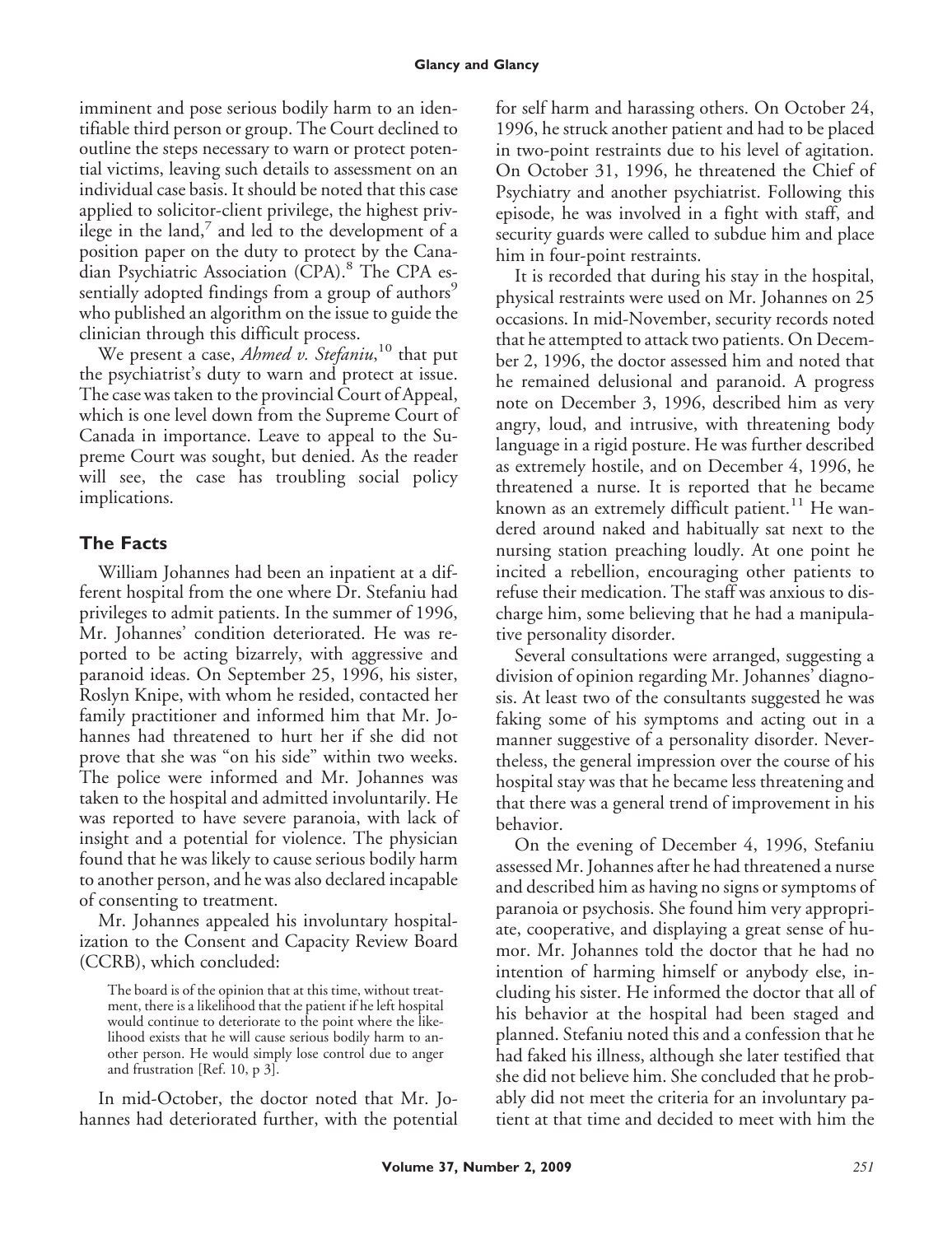next day for further discussion. Following that meeting, she wrote the following progress note:

Patient seen again today. Pleased he is finally released. Good mood, pleasant, cooperative, but inappropriately flirtatious (jokingly invited me for dinner). Has plans about job, picking up his car, and restarting life. No signs of delusions, paranoid thinking or psychosis. Denied any suicidal or/and homicidal ideas... [illegible] or plans. Alert and oriented— however remains provocative, Macho and in [*sic*] the same time angry and fragile [Ref. 10, p 4].

Acting on her opinion that Mr. Johannes no longer met the criteria to be detained in the hospital as an involuntary patient, Stefaniu changed his status from involuntary to voluntary under the Mental Health Act. She testified that she had considered factors that included the patient's general trend of improvement, his stated intention that he did not plan to harm himself or others, his response to medications, the decision of the CCRB, his previous admission to hospital, consultations with other psychiatrists, $11$  and conversations with his employer. She suggested that he remain in hospital as a voluntary patient, but he refused to do so. He also declined to continue outpatient care with his previous outpatient psychiatrist. He therefore was discharged from the hospital and moved back into his sister's apartment, where he resided with her and her two small daughters.

The day after his release, the mental health director sent e-mail messages to all of the psychiatrists advising them that if Mr. Johannes returned to the hospital they should make every effort to transfer him to another facility. He subsequently returned to the hospital on more than one occasion to visit a female patient. It was recorded that such visits were disruptive and he was asked to leave the premises. On one occasion, he had to be escorted off the premises by the police and spent the night in jail.

On January 21, 1997, approximately 47 days after his discharge, Mr. Johannes attended a different emergency department and was assessed by a psychiatrist. He was noted to be depressed but well dressed and articulate. He said that he was not capable of hurting himself or others. The doctor saw no indication of violence or potential for violence. He concluded that Mr. Johannes was not a danger to himself or to others and therefore did not meet the criteria for involuntary admission. The next day, Mr. Johannes attended yet another hospital emergency department where he was seen by the emergency department resident. She reviewed his medical history, including a

history of his admission to the original hospital. He requested an immediate psychiatric consultation, but the doctor declined to order a consultation because she did not regard him as a danger to himself or others. She assessed him to be stable and suggested outpatient care. She consulted her emergency room supervisor and concluded that Mr. Johannes did not meet the criteria for involuntary admission under the Mental Health Act.<sup>12</sup> No issue was taken at trial as to the standard of these assessments.

On January 24, 1997, Mr. Johannes killed his sister in her apartment. At the time, he was said to be in a floridly psychotic, acutely delusional rage in which he believed that his sister was possessed by the devil. He was subsequently found not criminally responsible due to mental disorder (NCR-MD) and ordered to a maximum-security psychiatric hospital. His brother-in-law, Mr. Ahmed, and Ahmed's two daughters subsequently commenced an action against Stefaniu and others, alleging professional negligence.

The plaintiffs called two experts, both of whom had extensive experience in general hospital psychiatry. They testified that Stefaniu failed to meet the standard of care expected of a psychiatrist in the circumstances. The defense called two experts who testified that the doctor acted in an honest and intelligent manner and that she met the standard required in her management of the patient. The jury accepted the evidence of the plaintiffs' experts in reaching its verdict, finding Stefaniu negligent in that she failed to meet the standard of care of a psychiatrist practicing in a general inpatient psychiatric unit in a community hospital when she made the decision to change Mr. Johannes' status to that of a voluntary patient. The court awarded the plaintiffs damages in the amount of \$172,000.

#### **The Appeal**

The verdict was appealed on the following four grounds: the trial judge failed to instruct the jury properly on the law regarding the "honest and intelligent exercise of judgment" by a physician and failed to characterize properly certain admissions made by the plaintiffs' expert in his evidence; the trial judge failed to instruct the jury properly on the law regarding clinical judgment that is supported by a "reputable body of opinion within the profession" and failed to characterize properly certain admissions made by the plaintiffs' expert in his evidence; the trial judge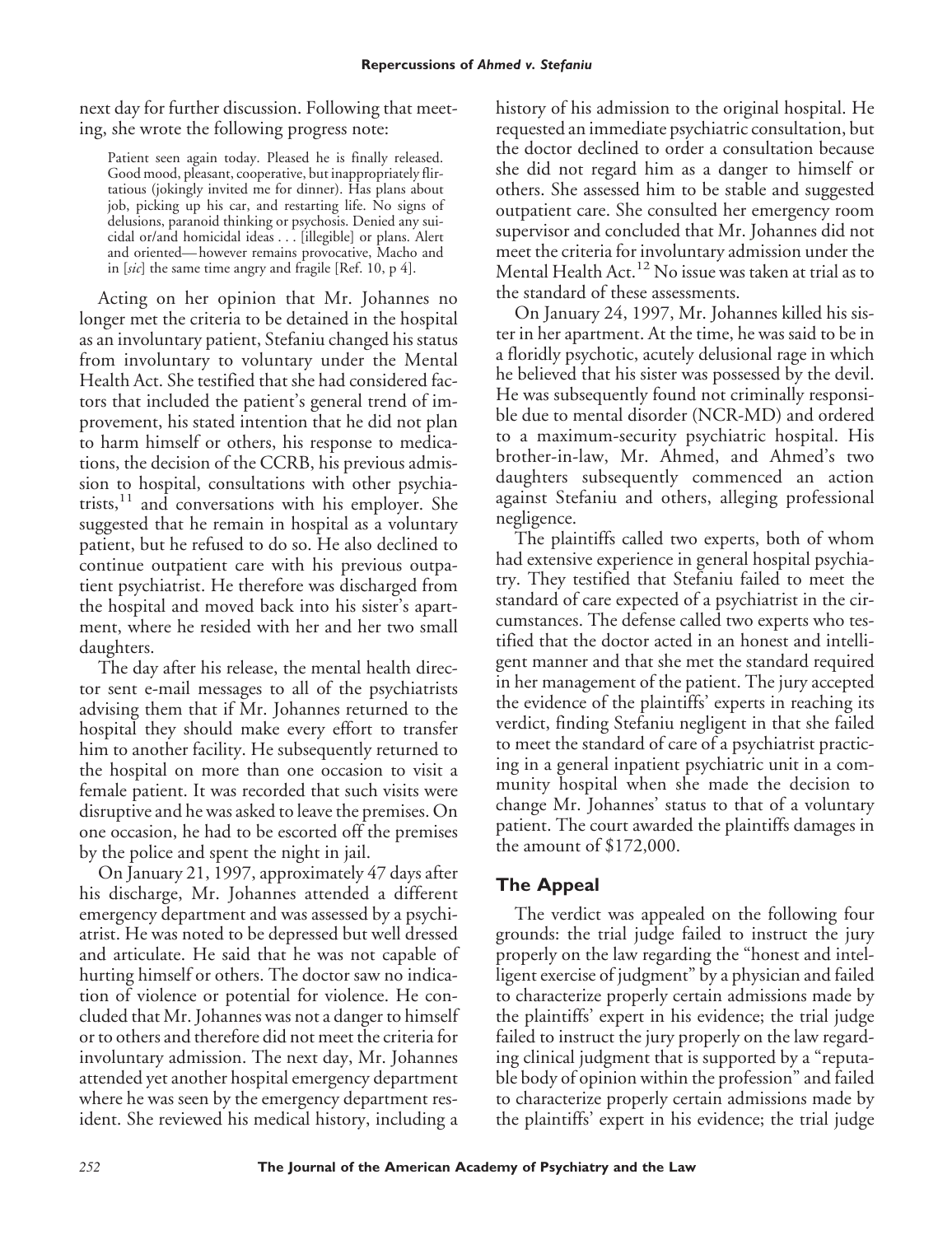failed to instruct the jury properly on the issue of causation, especially in view of the two emergency room assessments that intervened; the trial judge did not take into account that policy decisions require balancing the need for the protection of the public against the right of individual patients.

The Court of Appeal stated, with no context, that "it should be noted that 'duty of care' was not raised as an issue on the appeal" (Ref. 10, p 5).

## **The Decision**

The Court of Appeal dismissed the appeal. They stated that in their opinion, the trial judge had outlined the expert evidence in respect of the exercise of honest and intelligent judgment. They said that he did this in the context of all of the evidence. They stated that it was not material that he did not inform the jury that one of the experts for the plaintiffs conceded that the doctor may have made an honest error. They accepted that the trial judge's charge to the jury on causation was fair and adequate. They concluded that the verdict of the jury was not unreasonable and therefore it was open to the jury to find that, but for the change in Mr. Johannes' status to a voluntary patient, he would not have murdered his sister.

The defense sought leave to appeal to the Supreme Court of Canada. The threshold to seek leave is high: the case has to be considered a matter of national importance. The defense argued that this was of national importance since it dealt with the liberty of subjects versus the protection of the public. These matters open up questions of social and public policy across the nation. However, the Supreme Court turned down leave to appeal, and as is their usual procedure, did not give any reasons.

## **Analysis**

*Ahmed v. Stefaniu* was unusual in that complex medical cases are usually tried by judge alone in Canada. It was heard by a jury for complicated legal technical reasons. The jury found that Stefaniu had been negligent and did not meet the standard of care for a psychiatrist in a district general hospital. They found that the defendant's conduct was the actual and legal cause of the injury, pain, and suffering of the plaintiffs that resulted from the death of Ms. Knipe, their wife and mother.

One of the potential points that the trial turned on was whether Stefaniu considered the appropriate factors when terminating Mr. Johannes' involuntary status. One of the plaintiffs' experts relied heavily on the decision of the CCRB. The Board heard their evidence on October 8, 1996, some three and a half months before the tragic incident—a long time in the context of the average stay in a district general hospital psychiatric unit. The patient's condition would have been expected to change drastically during that period, although in the actual case, the evidence was somewhat equivocal. The defense argued that such an error in judgment would not lead to a finding of negligence. The Court of Appeal believed that the jury had considered this evidence and noted, "There is often a fine line between error in judgment and failure to meet the standard of care. . . . [T] he jury could find that the line was crossed... [and] therefore the verdict was not unreasonable" (Ref. 10, p 8).

In what it believed to be a strong point on appeal, the defense argued that even if Stefaniu's decision fell below the standard of care, two subsequent assessments demonstrated that Mr. Johannes' mental state had changed anyway, in that the patient did not meet the criteria for involuntary admission. Both of these assessments had occurred some weeks after discharge, but only days before the killing. The defense argued that this broke the chain of causation.

Causation is a complicated concept, and oceans of ink and tears have been spilled attempting to come to a clear definition. The Supreme Court ruled in the case of *Snell v. Farrell*,<sup>13</sup> that the legal or ultimate burden of proof is left with the plaintiff regarding causation. However, in the same case, the Court went on to say that in the absence of evidence to the contrary, an inference may be drawn although positive or scientific proof may not have been adduced. In a later case, *Athey v. Leonate*, <sup>14</sup> the Court allowed that, on that occasion, the "but for" test could be unworkable and therefore it is only necessary to prove that the defendant's negligence materially contributed to the plaintiff's damages. The Court further noted that it is not necessary to establish that the conduct of the defendant is the sole cause of the plaintiff's injury. A recent case encouraged the Court to take a robust and pragmatic approach to analyzing the evidence on causation.<sup>15</sup>

Pengelley and  $O'Connor<sup>16</sup>$  argue that hindsight bias is an important factor when the jury is consider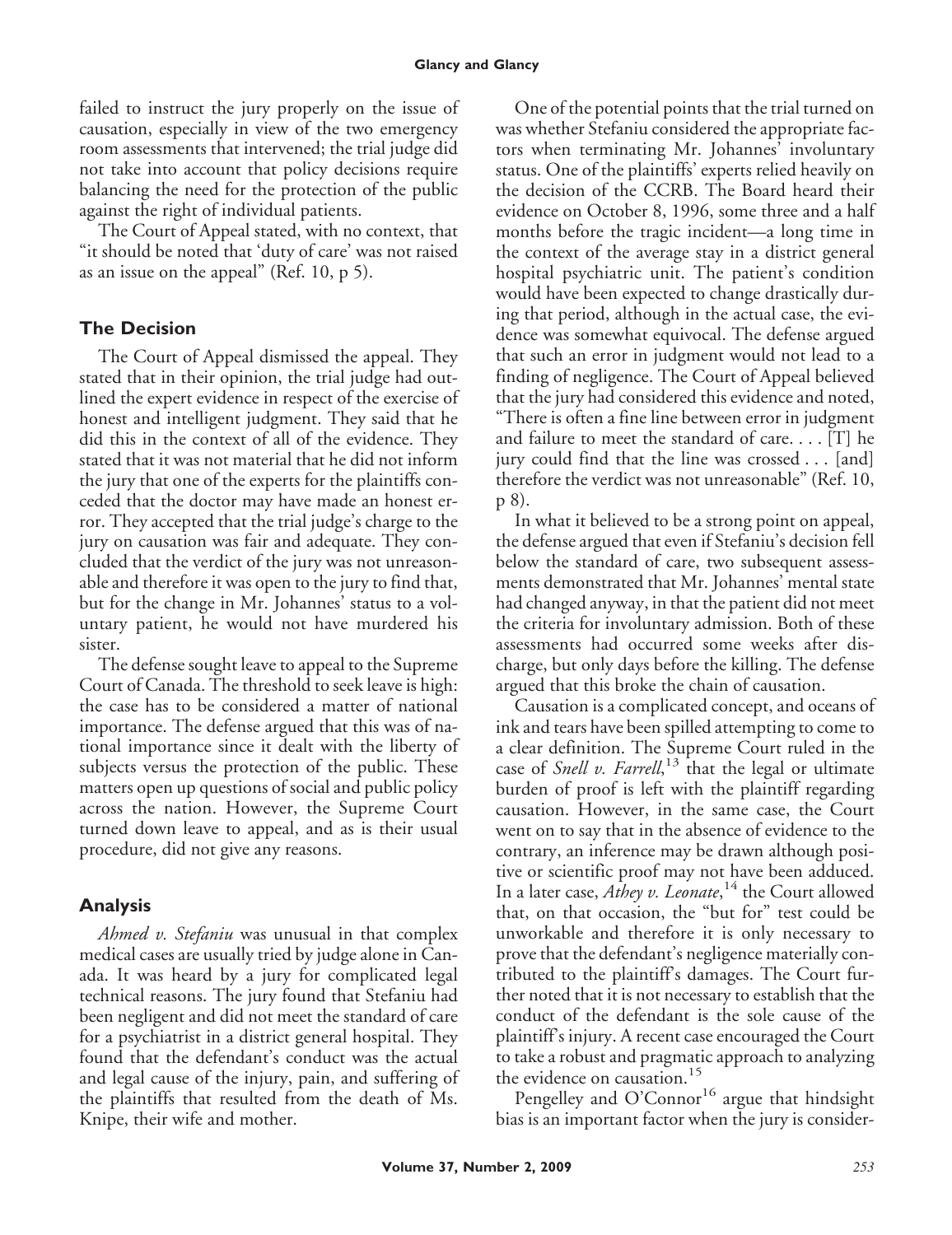ing whether a physician meets the required standard of care. They use evidence from the psychological literature demonstrating that learning of an outcome experimentally creates hindsight bias that cannot be disregarded. Even educating individuals about this and warning them not to be influenced by certain information has no effect. We see this as a particular problem in cases such as *Ahmed v. Stefaniu*. In that case, the terrible, tragic death of a mother was accentuated by the appearance of her children, both of whom gave evidence. It has been suggested that Stefaniu appeared cold, clinical, and severe on the witness stand. She was said to have appeared defensive.<sup>11</sup> In contradistinction, the two daughters of the deceased instantly captivated the jury. They described the death of their mother with a grave demeanor and emotional restraint. Within a minute of the beginning of that testimony three jurors were weeping. $11$ 

In many civil trials, evidence of damages is presented during the trial even before a verdict has been reached. Therefore, the jury may be subjected to emotional information about the tragic effects of events on people. This is likely to influence their decision-making on the issue of causation. Pengelley and  $O'Connor<sup>16</sup>$  note that bifurcated trials may be helpful. The first part of the trial can deal with evidence about the defendant's conduct, leading to a decision on the requisite standard of care, causation, and negligence. The next phase of the trial, perhaps involving a different trier of fact could then hear evidence on the damages issue. At present, Canadian civil courts rarely use this process, but it is not unknown. The argument against it is that the logistical problems would further burden the cumbersome legal system and significantly add to the cost. We find this to be somewhat mystifying, as in the much busier and equally overburdened criminal system it is common to have bifurcated trials involving a trial on the facts and a later bifurcated sentencing hearing. This trial proves that such a process is indeed possible and reasonably practicable. We suggest that it should be considered in some civil trials.

It is argued that the *Ahmed v. Stefaniu* case has limited precedential value. Morris<sup>17</sup> explained that a review by the appellate court is limited to questions of law. The court cannot question findings of fact unless it can be demonstrated that no reasonable jury, properly instructed by the trial judge, would come to such an opinion. The bar is set very high to reach this conclusion. In other words, the Court of Appeal concedes that it did not see and hear the witnesses and concedes that it is in no position to argue with the trier of fact, who was present during the trial. Therefore, Morris concludes that the Court of Appeal does not stand for the proposition that Stefaniu was negligent, even though it was not prepared to set aside the jury's finding.

It is noted that, even if this decision is not binding, it can be persuasive. Other judges can decide to follow the case and in fact, deciding according to precedence is one of the very foundations of our legal system. Cases on a similar level generally have precedential value, as it is helpful for the law to be predictable. Judges try to follow the persuasive reasoning of other judges. Jury verdicts do not produce written reasons. Therefore, there are no detailed analyses by which another jury or judge could be persuaded. Juries on the whole have only a fact-finding role and do not consider previous cases. We suggest that other plaintiffs and their counsel would be encouraged by this verdict, even if it does not bind any other court.

Morris,<sup>17</sup> in an article subtitled "Is the sky really falling?" argues that we do not know whether mental health professionals in a similar situation would face the same civil responsibility. He notes that in *Ahmed v. Stefaniu*, the Court of Appeal commented that it would not address duty of care since the matter was not raised in the appeal. Morris makes the assumption that the Court of Appeal was giving a hint that if the issue had been raised, it could have been significant. Morris cites a case in Australia<sup>18</sup> that had some similarities. In this case, a patient discharged himself from a psychiatric facility and only six hours afterward killed his fiancée's brother. In the judgment, public policy was cited as an important consideration influencing the verdict. The trial judge found that the health authority did not breach the duty of care. The Court of Appeal in a long and complex decision addressed the nature and content of the duty of care in that case.

Regarding public policy, the concept of deinstitutionalization of psychiatric services has been embraced by governments in North America and Europe for over 40 years and has resulted in a significant reduction in bed capacity for psychiatric patients in Canada.<sup>19</sup> Expenditures on psychiatric services for inpatient facilities in Canada decreased from \$250 million in the late 1980s to \$104 million by 1999.<sup>19</sup> One hundred million dollars of this savings was invested in community programs, allowing for infla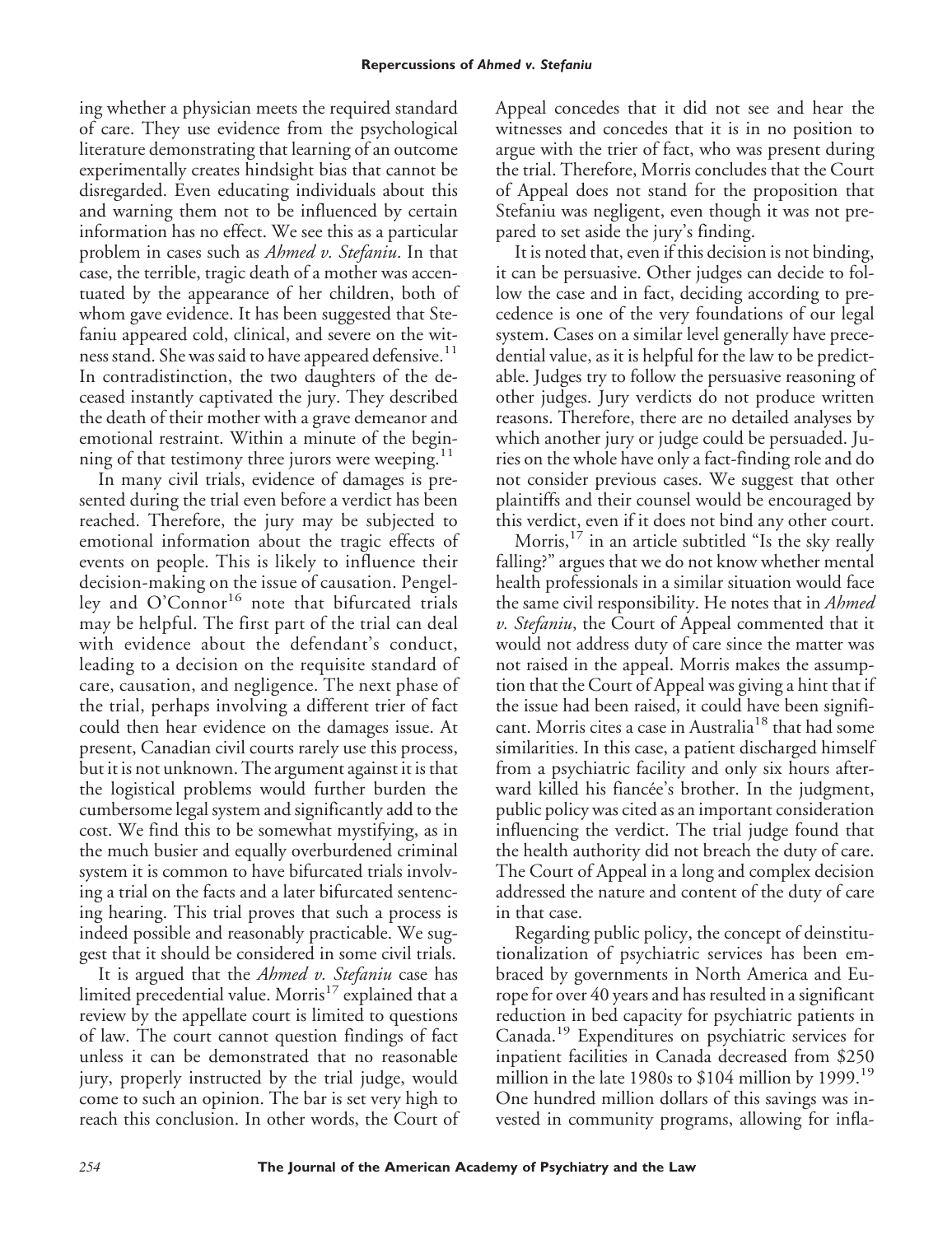tion and population growth, a significant decrease in spending. Savage and McKague<sup>20</sup> advocate that the central value to mental health legislation should be that of a least-restrictive alternative and that legislation should clearly state that institutionalization should be resorted to only as a last choice. In a recent report, Kirby and  $Kean^{21}$  stated that mental health service must be community based. They concluded from their hearings that many people achieve better outcomes when treated in the community. Their ninth recommendation encouraged the government to create a mental health transitional fund to accelerate the transition to a system in which delivery of mental health services is based predominantly in the community.

#### **Commentary on Implications of** *Ahmed v. Stefaniu*

The plaintiffs' experts in *Ahmed v. Stefaniu* appeared to concede that Stefaniu looked at the right parameters in making her judgment, but they believed that she gave the wrong emphasis to the factors. One conceded that the judgment was made honestly and intelligently, although this admission, which came during cross-examination, was left for the jury to assess. It is clear to every practicing mental health expert that even if judgment is exercised honestly and intelligently, we are going to get it wrong in some circumstances, simply because human behavior is very difficult to predict and the circumstances and social context are likely to change. It is the natural course of psychiatric illnesses to ebb and flow.

The Court of Appeal did not address the interrupted chain of causation in which two other psychiatrists saw the patient in the seven weeks between his discharge and the killing, suggesting that the chain of causation had been broken. It seems that it behooves the Court of Appeal to analyze a point that had escaped the minds of a jury who could be swayed by advocacy and emotion. We would have expected a much clearer attempt to analyze the law by such an eminent court. We argue that the Court of Appeal should dismiss the purely emotional arguments and make a decision on the correct interpretation of the law, while considering social policy. We have grave concerns that the Court of Appeal chose to rubber stamp a decision that has serious implications. We have long learned to trust and respect this court and many in the profession will echo our sentiment of betrayal at this decision.

The decision in *Ahmed v. Stefaniu* could have a very disturbing effect on physicians who assess patients and may encourage physicians to detain a patient longer than is necessary for fear of liability.<sup>11,12</sup> Makin,<sup>11</sup> a leading justice journalist, noted that both the psychiatric profession and psychiatric survivors' movements were united in their opinion that this decision will encourage psychiatrists to retain patients in the hospital, if there is any cause for doubt. He reports that a leading mental health lawyer and activist has already noted this trend. He concludes that this case may well swing the pendulum back toward institutionalization, especially with hard to diagnose patients who seem dangerous one day, but appear safe the next.

We argue that if the Canadian government, acting through the provinces, wishes to encourage the process of deinstitutionalization and the subsequent reduction in psychiatric beds in concert with the closing of mental hospitals, then the legal system should be prepared to take this policy into consideration. It is not unusual for the legal system to shape social policy in a variety of ways.<sup>22</sup>

We conclude that the decision in *Ahmed v. Stefaniu* will have a chilling effect on psychiatrists and encourage them to practice defensive medicine. This defensive trend will further overburden a psychiatric system that has a stated intention to discharge patients to the community but is faced with a system that makes physicians liable for these decisions. Moreover, if such cases result in longer hospitalizations, the capacity of the system will be easily outstripped, and the social reform agenda of the past 40 years will be seriously threatened. This case therefore represents an aberration of the social policy judgment that the community is in most cases more therapeutic than the hospital.

#### **Acknowledgments**

We thank Ms. Linda Wolsley for her dedication and helpful comments on the article, Bill Black and Kirk Makin for their help, and Ms. Christie Hayos for her attention and aid.

#### **References**

- 1. Picard EL, Robertson GB: Legal Liability of Doctors and Hospitals in Canada (ed 4). Toronto: Thomson Carswell, 2007
- 2. Tarasoff v. Regents of the University of California, 529 P.2d 553 (Cal. 1974)
- 3. Tarasoff v. Regents of the University of California, 551 P.2d 334 (Cal. 1976)
- 4. Resnick PJ: Duty to protect, in Advances in Forensic Psychiatry. Santa Ana, CA: CME, Inc. (undated)